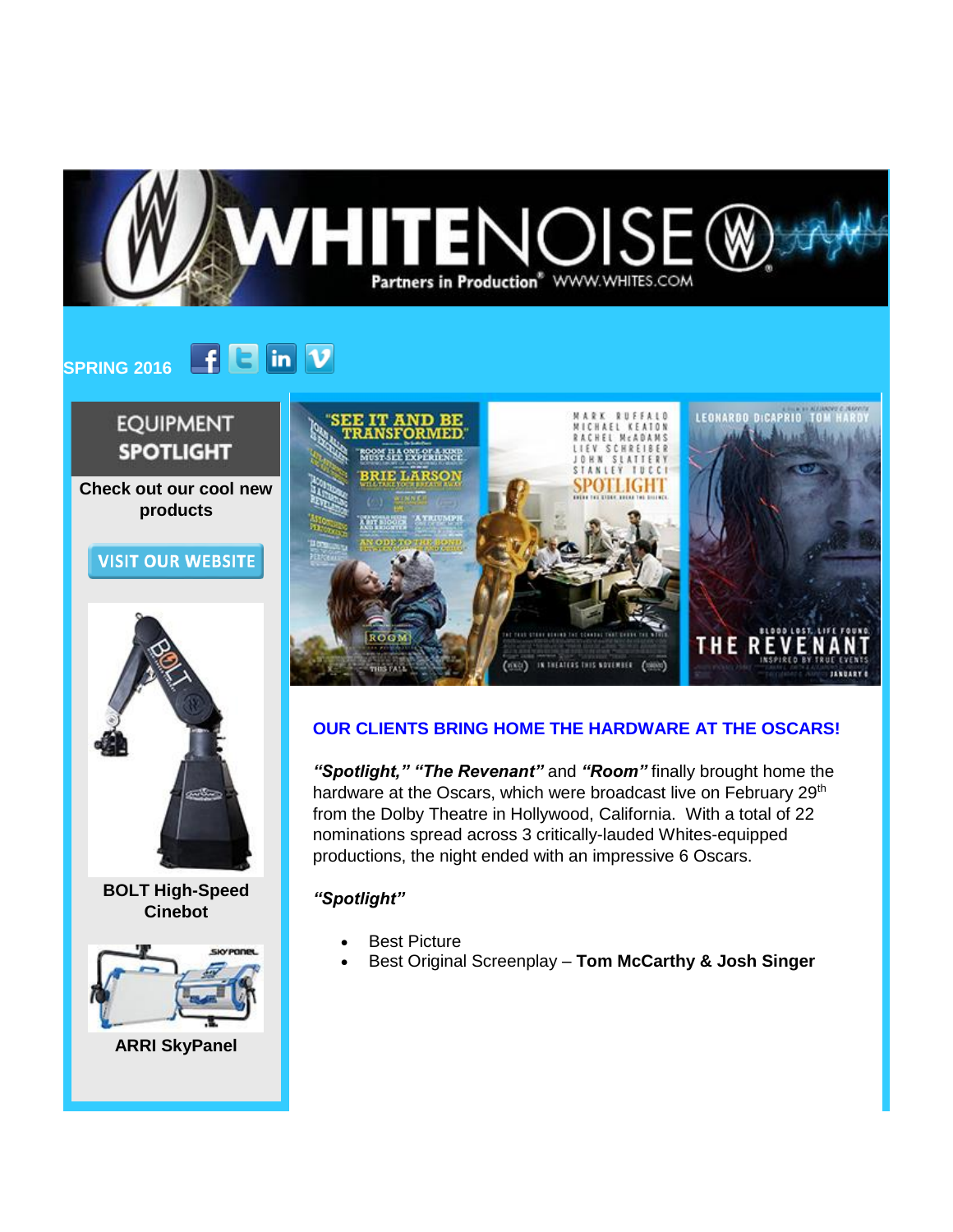## **WHITES SPOTLIGHT**



Whites Toronto employees learning about **Cinetech's** new **Capinera Dolly** at a Bandpro learning session with **John Fishburn (Sales Manager, BandPro)** on location at William F. White **Centre** 



**Craig Aftanas (Manager, Operations-Whites Winnipeg)** presenting **Director Adam Brooks** with the Whites sponsored award for **Director: Feature-length Film** at the Windy Awards in Winnipeg, Manitoba

## *"The Revenant"*

- Best Director **Alejandro G. Iñárritu**
- Best Actor **Leonardo DiCaprio**
- Best Cinematography **Emmanuel Lubezki**

#### *"Room"*

• Best Actress – **Brie Larson**

Equipment provided by Whites Toronto, Whites LES Toronto, Whites Calgary, Whites Vancouver and Whites LES Vancouver. We are extremely proud to have been involved in such accomplished and important productions.

For a full list of 2016 Oscar nominees and winners, please click here:

## **READ MORE**



Actor Jacob Tremblay accepting the "Candy" for Best Actor for his performance in "Room" at the 2016 Canadian Screen Awards

### **WHITES-EQUIPPED PRODUCTIONS,** *"ROOM," "ORPHAN BLACK"* **AND** *"THE BOOK OF NEGROES,"* **TAKE THE "CANDY" AT THE CANADIAN SCREEN AWARDS!**

The **Canadian Screen Awards (CSA)** honours our country's best and brightest talent across all screens and is the most prestigious awards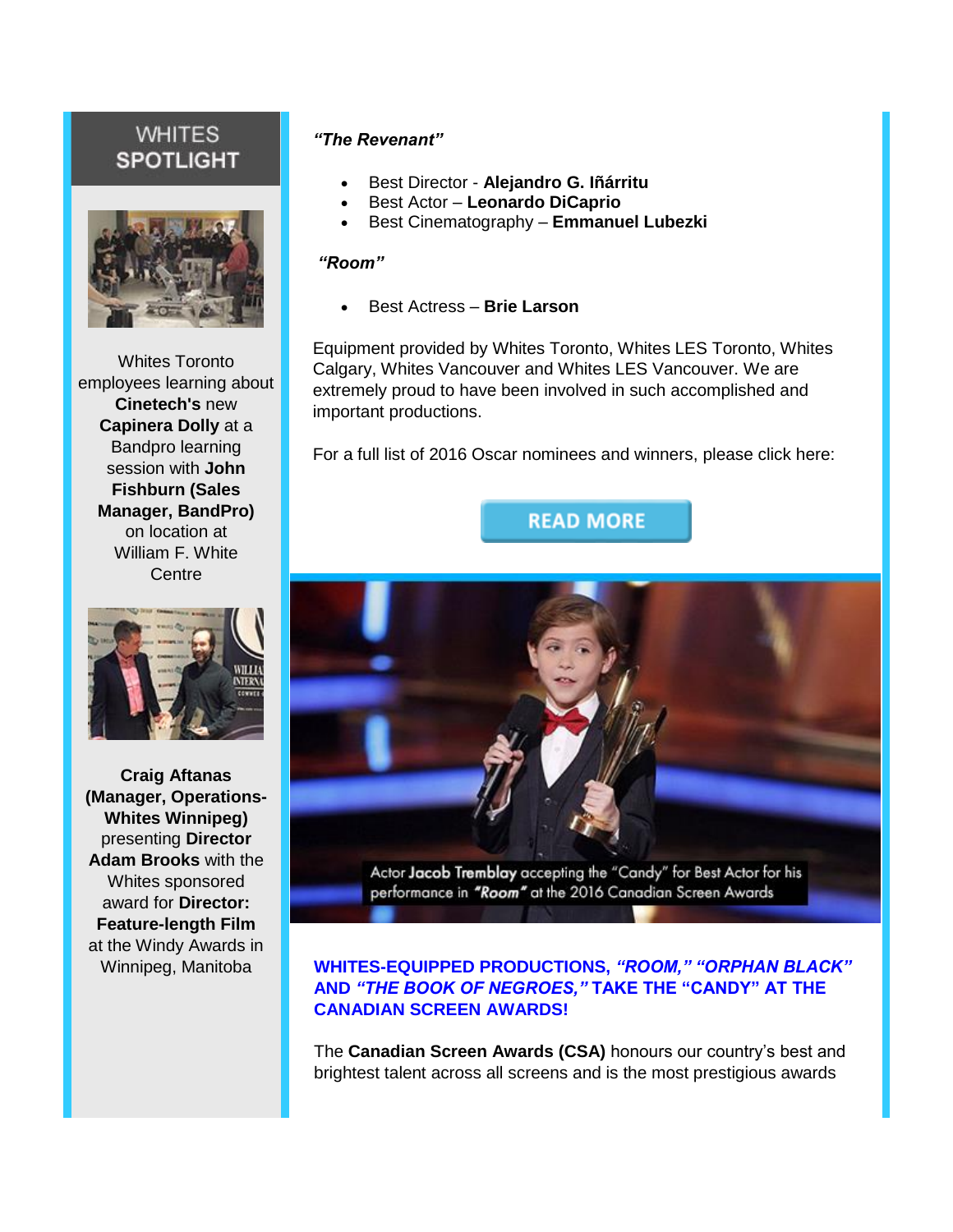

**Producer Sean Cisterna** picking up his 50" Sharp LED TV from our February Freeze Social Media contest



Gaffer **Mark Murphy** with Daughter **Freyja** in her new Whites Onesie

show for Canadian productions. On Sunday,March 13th, the winners were broadcast live from the Sony Centre on CBC. A total of 8 Whites' client productions received an impressive 32 CSA wins across the categories of feature film, television and digital media, with *"Room," "Orphan Black"* and *"The Book of Negroes"* leading the way.

| Room                              | <b>Orphan Black</b>                 | <b>The Book of Negroes</b>                        |
|-----------------------------------|-------------------------------------|---------------------------------------------------|
| <b>Best Motion Picture</b>        | <b>Best TV Movie</b>                | <b>Best Actor</b>                                 |
| <b>Best Director</b>              | <b>Best Direction</b>               | <b>Best Actress</b>                               |
| <b>Best Actor</b>                 | <b>Best Actor</b>                   | Best Make-Up                                      |
| <b>Best Actress</b>               | <b>Best Actress</b>                 | <b>Best Original Music Score</b><br><b>Series</b> |
| <b>Best Supporting</b><br>Actress | <b>Best Supporting</b><br>Actress   | <b>Best Photography</b>                           |
| <b>Best Adapted</b><br>Screenplay | <b>Best Production</b><br>Design    | <b>Best Editing</b>                               |
| <b>Best Art Direction</b>         | <b>Best Costume</b><br>Design       | <b>Best Writing</b>                               |
| <b>Best Editing</b>               | <b>Best Original Music</b><br>Score |                                                   |
| Best Make-Up                      | <b>Best Sound</b>                   |                                                   |
|                                   | <b>Best Writing</b>                 |                                                   |

Other Whites-equipped winners include *"Sleeping Giant," "Sunnyside," "Balletlujah," "The Book of Negroes: Interactive,"*  and *"Saving Hope: Psychic Healing."* 

For a full list of winners, awards and nominees, please click here:

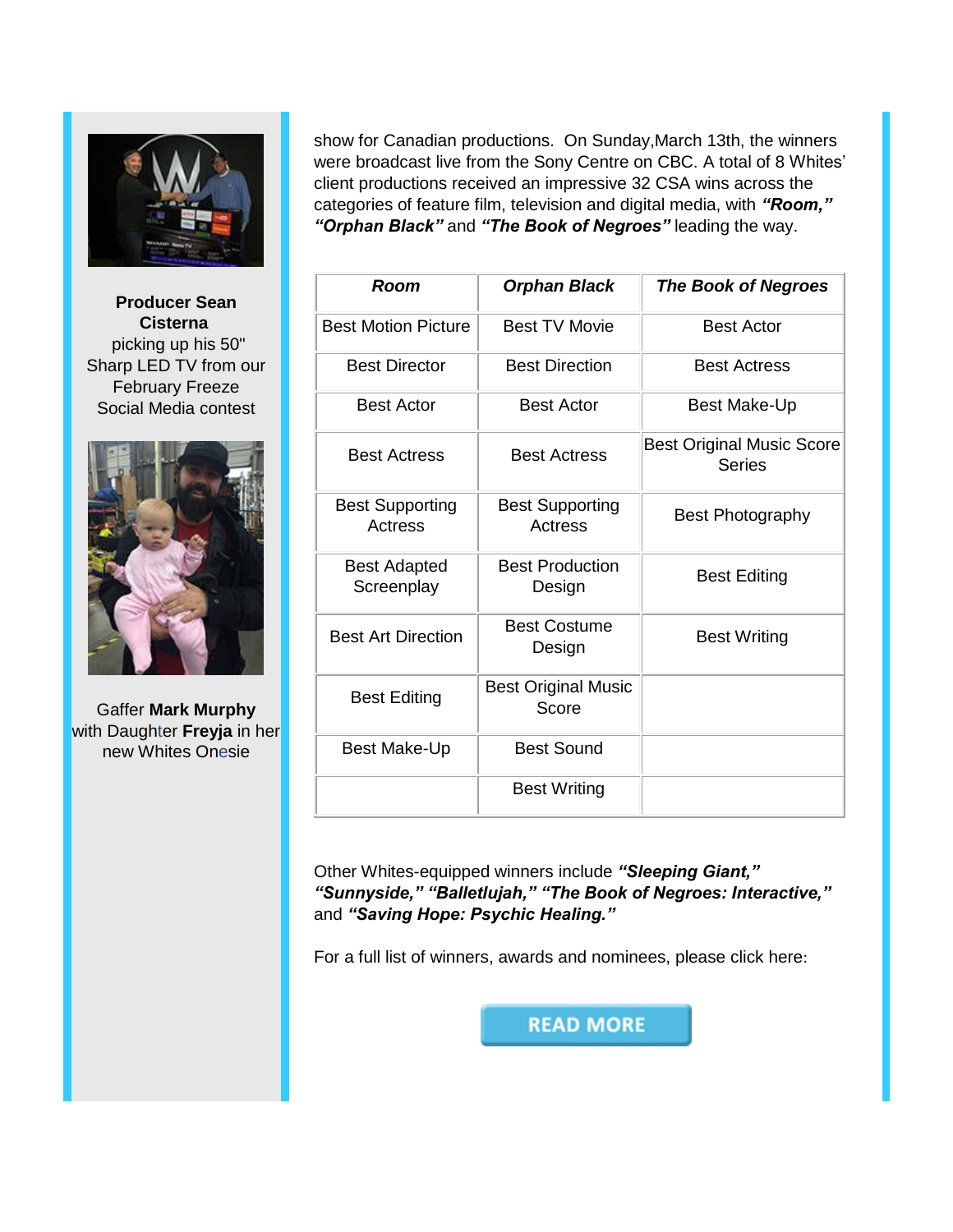

**February Freeze** ice sculpture

Secret Location) with host Amber Mac (President, Konnekt Digital Entertainment & Executive Producer, nextMEDIA) on our Virtual Reality panel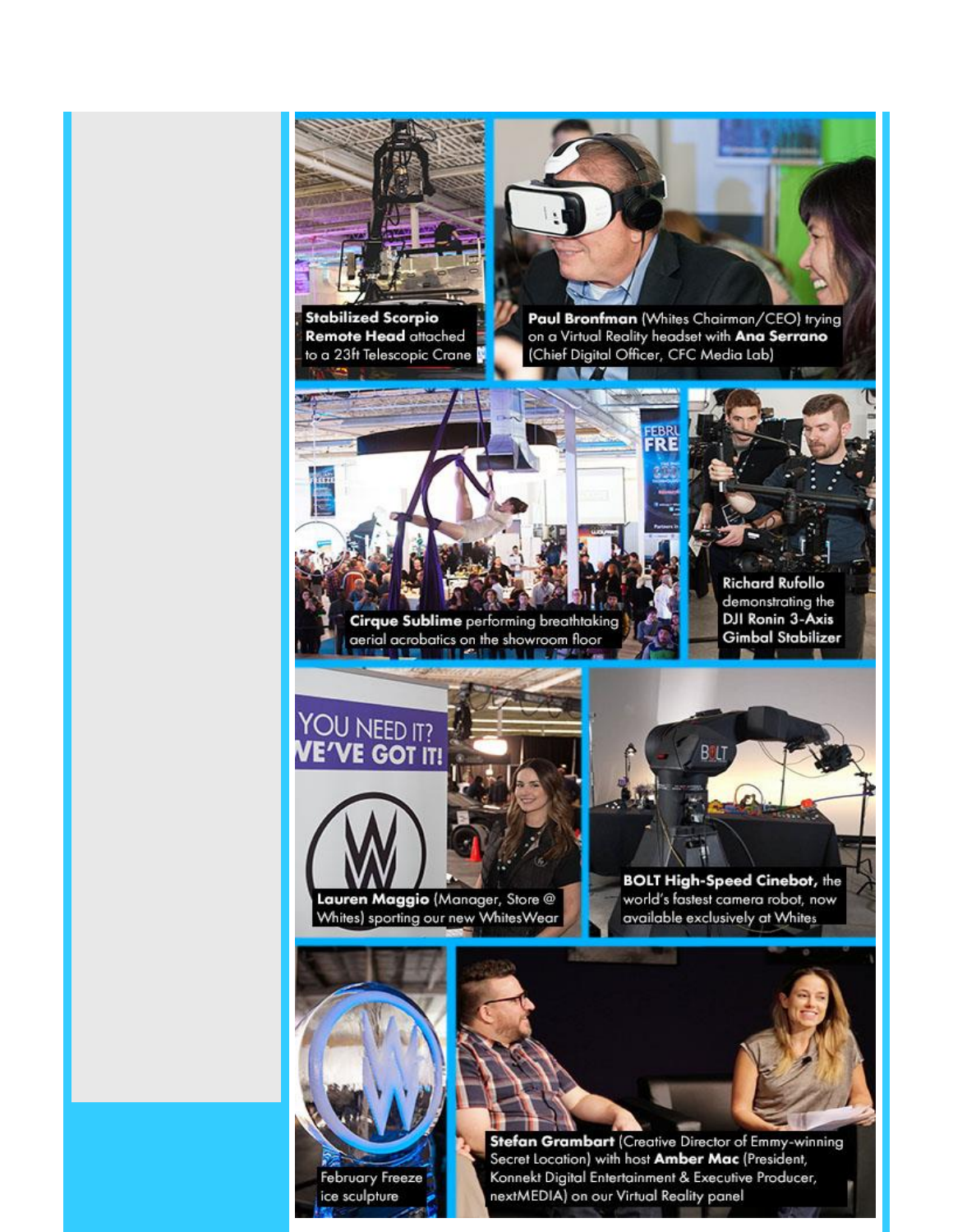## **FEBRUARY FREEZE CELEBRATES 15TH ANNIVERSARY WITH EXPANDED SHOWCASE OF PRODUCTS & NEW TECHNOLOGIES!**

On Tuesday, February 9th, Whites played host to record-breaking **February Freeze** attendance for its 15th Anniversary as nearly **1,000** of the **industry's top production professionals** descended upon **William F. White Centre**, Toronto's largest world-class production support complex.

Known for bringing together the brightest minds in the business with the very latest innovations and technologies, this year's showcase featured even more enhancements than last year including a **VR Experience, Drone Zone,** panels on **4K imaging** and much more! Of course, there was also plenty of entertainment, an in-house DJ, aerial acrobatics performers, an array of tantalizing cocktails and hors d'oeuvres, and our very own maple syrup taffy stand.

To catch a glimpse of what happened at this year's February Freeze, please watch the video below:

**VIEW VIDEO**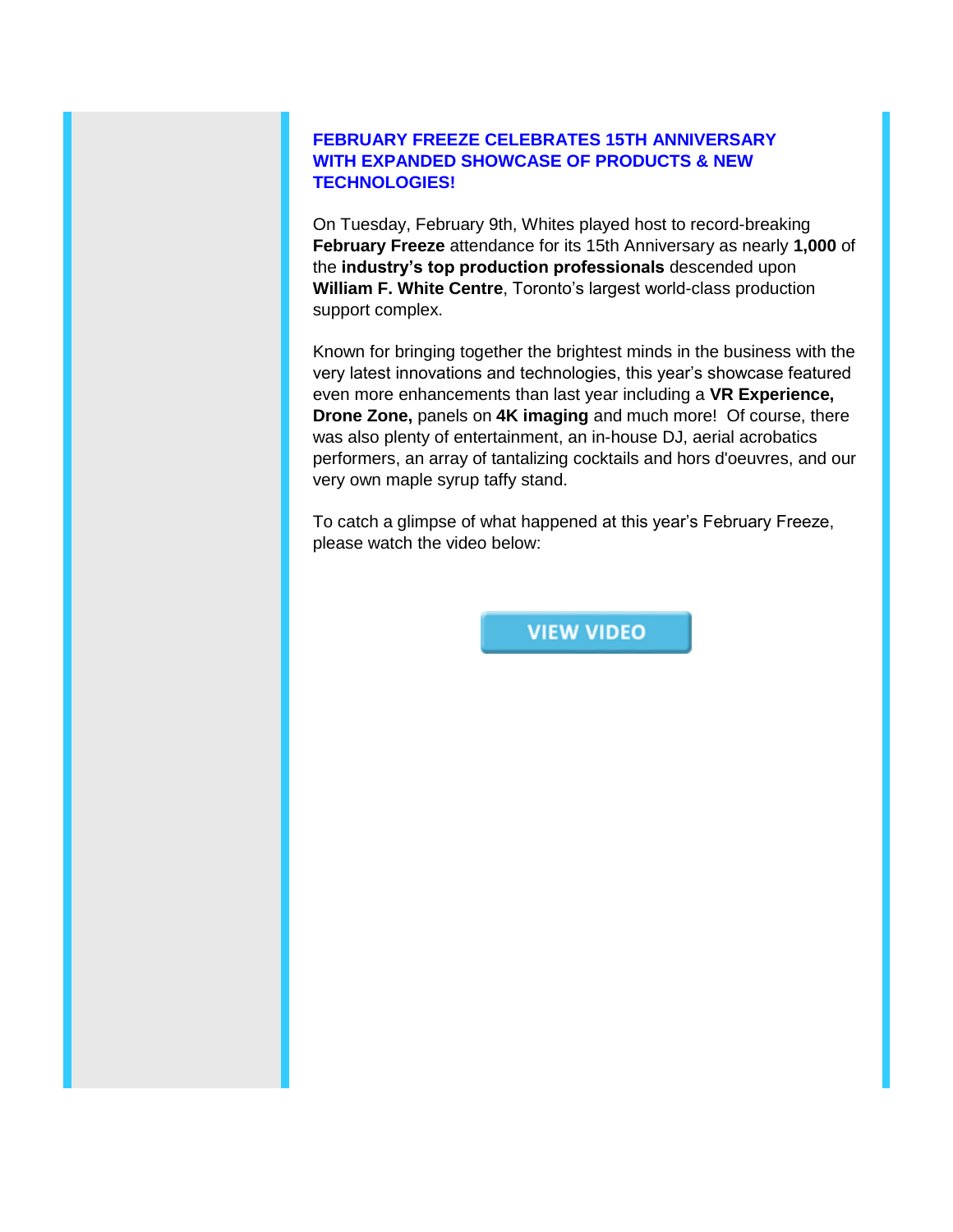

## **WITH OVER 2 MILLION VIEWERS PER EPISODE,** *"ARROW"* **SHOWS NO SIGN OF SLOWING DOWN**

Whites Vancouver is the exclusive production equipment provider for *"Arrow," which has attracted over* **2 million viewers** per episode since its debut in 2012.

Produced by **Warner Bros. Television,** *"Arrow"* follows **Stephen Amell** *("Teenage Mutant Ninja Turtles: Out of the Shadows"***)** as Oliver Queen and his continuing quest to save the corrupted Starling City. In season four, Oliver attempts to balance his secret identity as the Green Arrow, with his recent engagement and campaign to become mayor.

**Production Manager, Michael Potkins** encountered some challenges while filming in Vancouver's wet climate, which is why he chose our custom-made water-repellant **Blackout Grid Fabrics**.

*"Arrow"* currently airs on Wednesdays at 8pm EST, on **The CW** in the U.S. and on **CTV** in Canada.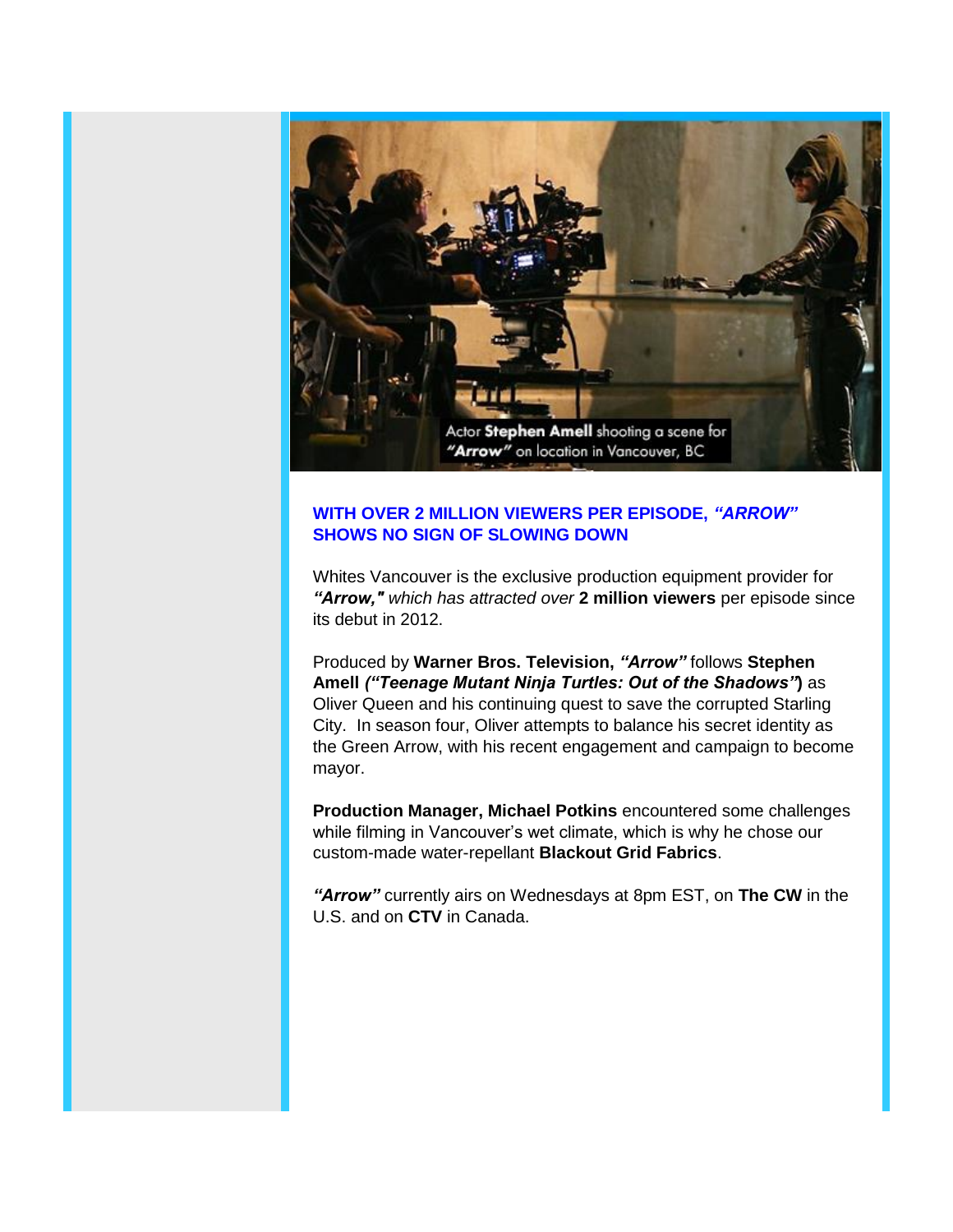

The Honourable Mélanie Joly, Minister of Canadian Heritage with Paul Bronfman (Whites Chairman/CEO)



**Brian Baker (National Executive Director,** DGC), Paul Roscorla (Whites Executive VP/COO) and Catherine Middleton (National Directors Division, DGC)



Art Hindle (VP, External Affairs, ACTRA Toronto) with Ferne Downey (President, ACTRA)



Reynolds Mastin (CMPA President & CEO), Paul Bronfman and Jamie Brown (CEO, Frantic Films)



Carole Vivier (CEO, Manitoba Film & Music), Louise O'Brien-Moran (Manager of Film Programs, Manitoba Film & Music), Paul Bronfman, Rick Perotto (Whites VP, Business Development/GM Toronto) & Producer Szonja Jakovits



Cher Merlo (Manager, Whites Interactive) with Producer Matthew **James King** 

## **WHITES PRIME TIME IN OTTAWA VIP RECEPTION PHOTO GALLERY**

We would like to thank all our friends and colleagues who came out to support us at our annual Prime Time in Ottawa VIP reception at the Shore Club! Hope to see all of you again next year!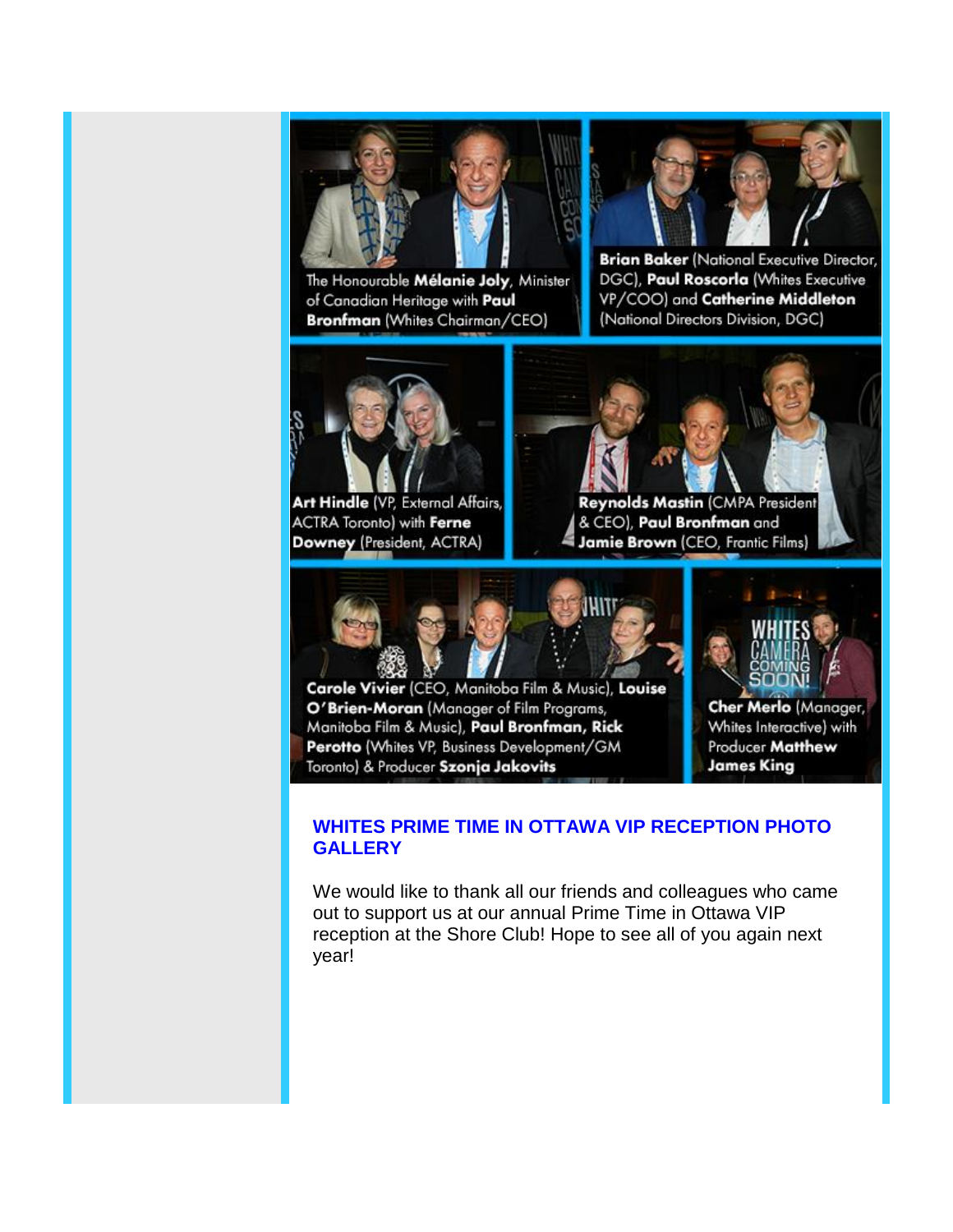

## **INDIE POP BAND ROYAL CANOE SHOOTS MUSIC VIDEO AT WHITESSPACE IN WINNIPEG**

The indie pop band **Royal Canoe** recently shot their latest music video at **WhitesSpace**, our in house production studio located at Whites Winnipeg.

With 10,000 square feet of studio space, **WhitesSpace** also contains an office area and a large green screen, making it a convenient choice for our clients. Utilizing the full space to their advantage, the **Royal Canoe** band members were able to produce a colourful music video.

**Director of Photography Ryan Herdman** made full use of **WhitesSpace**, filling the studio with our **Kino, JEM BALL** and **Arri** lighting, as seen in the photo above.